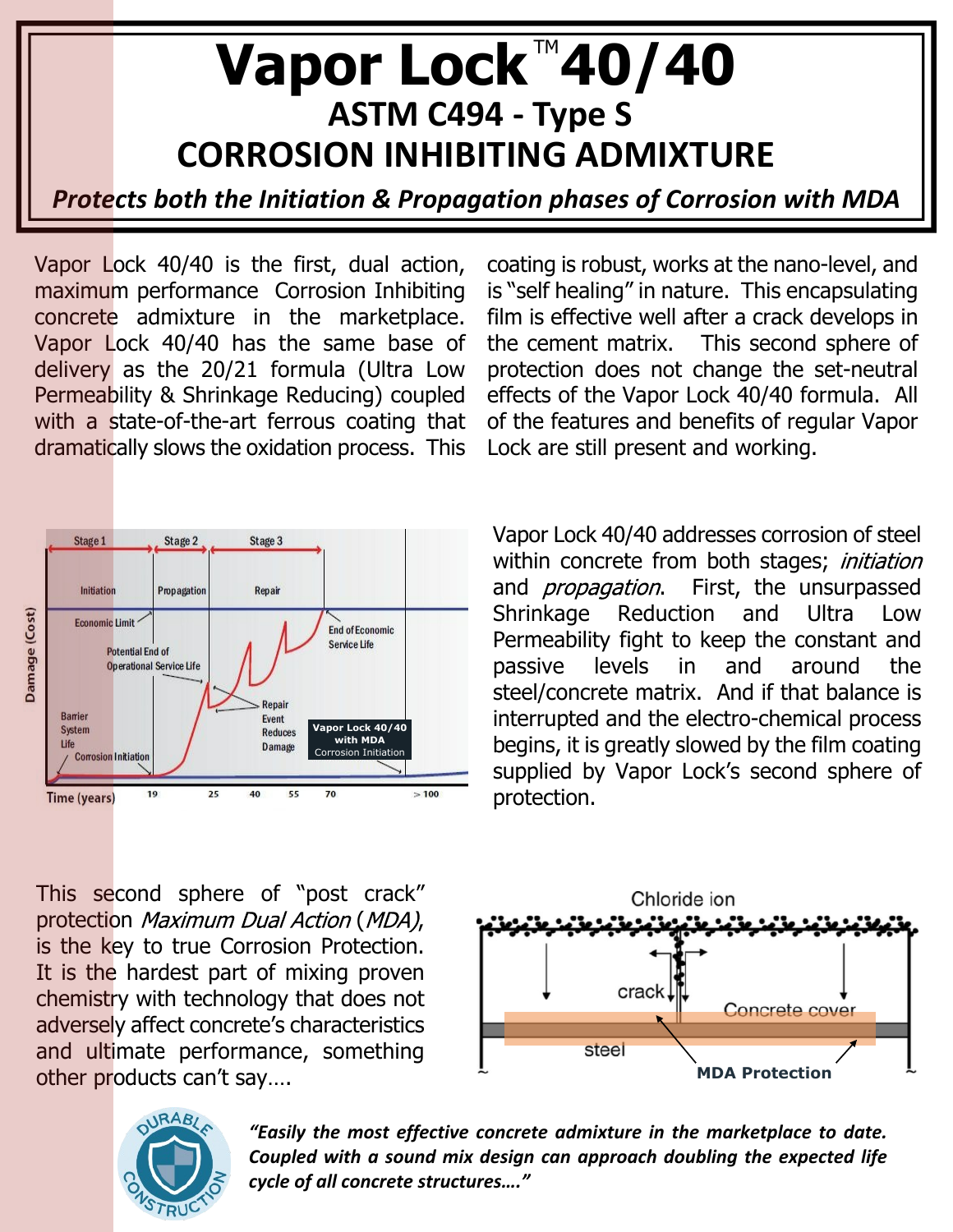## **Product Testing - Corrosion Inhibiting Admixture, continued 40/40**

An industry standard protocol/test for concrete "resistivity" is the ASTM C1202 - Standard Test Method for Electrical Indication of Concrete's Ability to Resist Chloride Ion Penetration or Rapid Chloride Permeability test. This involves epoxy around a round 4" specimen, with a 60-volt charge attached to it and moving salt water back

and forth through the specimen. The total ion movement (which chloride ions are part of) is measured after 6 hours. The fine folks at Grace do a good job explaining the pros & cons of this protocol - [https://gcpat](https://gcpat-tools.com/construction/en-ca/Documents/TB-0100CPT.pdf)[tools.com/construction/en-ca/Documents/TB-](https://gcpat-tools.com/construction/en-ca/Documents/TB-0100CPT.pdf)[0100CPT.pdf](https://gcpat-tools.com/construction/en-ca/Documents/TB-0100CPT.pdf)

We took a solid 0.38 w/cm mix (straight cement) and performed Rapid Chloride Ion tests at one and two months. The results are below -

| <b>Rapid Chloride Permeability of Concrete</b> |           |                                       |     | <b>ASTM C 1202</b> |
|------------------------------------------------|-----------|---------------------------------------|-----|--------------------|
| Location of Specimen within Cylinder           | Top       |                                       |     |                    |
| <b>Discription of Specimen</b>                 |           |                                       |     |                    |
| <b>Presence of Reinforcing Steel</b>           | No        | <b>Location of Reinforcing Steel</b>  | N/A |                    |
| <b>Presence of Overlay</b>                     | No        | <b>Thickness of Overlay</b>           | N/A |                    |
| <b>Presence of Surface Treatment</b>           | No        | <b>Thickness of Surface Treatment</b> | N/A |                    |
| <b>Test Date 1</b>                             | 1/13/2017 | <b>Test Date 2</b>                    |     | 2/14/2017          |
| Test Age 1 (Days)                              | 29        | Test Age 2 (Days)                     |     | 61                 |
| <b>Test Period (Hours)</b>                     | 6 hours   | <b>Test Period (Hours)</b>            |     | 6 hours            |
| <b>Total Charge Passed (Coulomb)</b>           | 1157.41   | <b>Total Charge Passed (Coulomb)</b>  |     | 761.38             |
|                                                |           |                                       |     |                    |

The highlighted areas above show 1,157 coulombs passed at one month, towards the bottom of the Low side of Chloride Permeability and 761 at the two month mark - solidly in the Very Low range or "internally-sealed" concrete" - An astute way to describe the solid combination of Ultra Low Permeability and natural Corrosion control from Vapor Lock.

| <b>Charge Passed</b><br>(Coulombs) | <b>Chloride</b><br><b>Permeability</b> | <b>Typical of</b>                                        |  |
|------------------------------------|----------------------------------------|----------------------------------------------------------|--|
| >4,000                             | High                                   | High W/C ratio $(>0.60)$<br>conventional PCC             |  |
| 2,000-4,000                        | Moderate                               | Moderate W/C ratio $(0.40-0.50)$<br>conventional PCC     |  |
| 1,000-2,000                        | Low                                    | Low W/C ratio $(0.40)$<br>conventional PCC               |  |
| $100 - 1,000$                      | Very Low                               | Latex-modified concrete or<br>internally-sealed concrete |  |
| 100<                               | Negligible                             | Polymer-impregnated concrete,<br>Polymer concrete        |  |



Hawaiian Gardens Casino - Opened August of 2016 Vapor Lock enhanced floors throughout the \$90 Million, 200,000 sq.ft., 2-story casino as well as this beautiful water feature at the entrance. 24/7 usage with numerous flooring options.

Swinerton Builders photo.